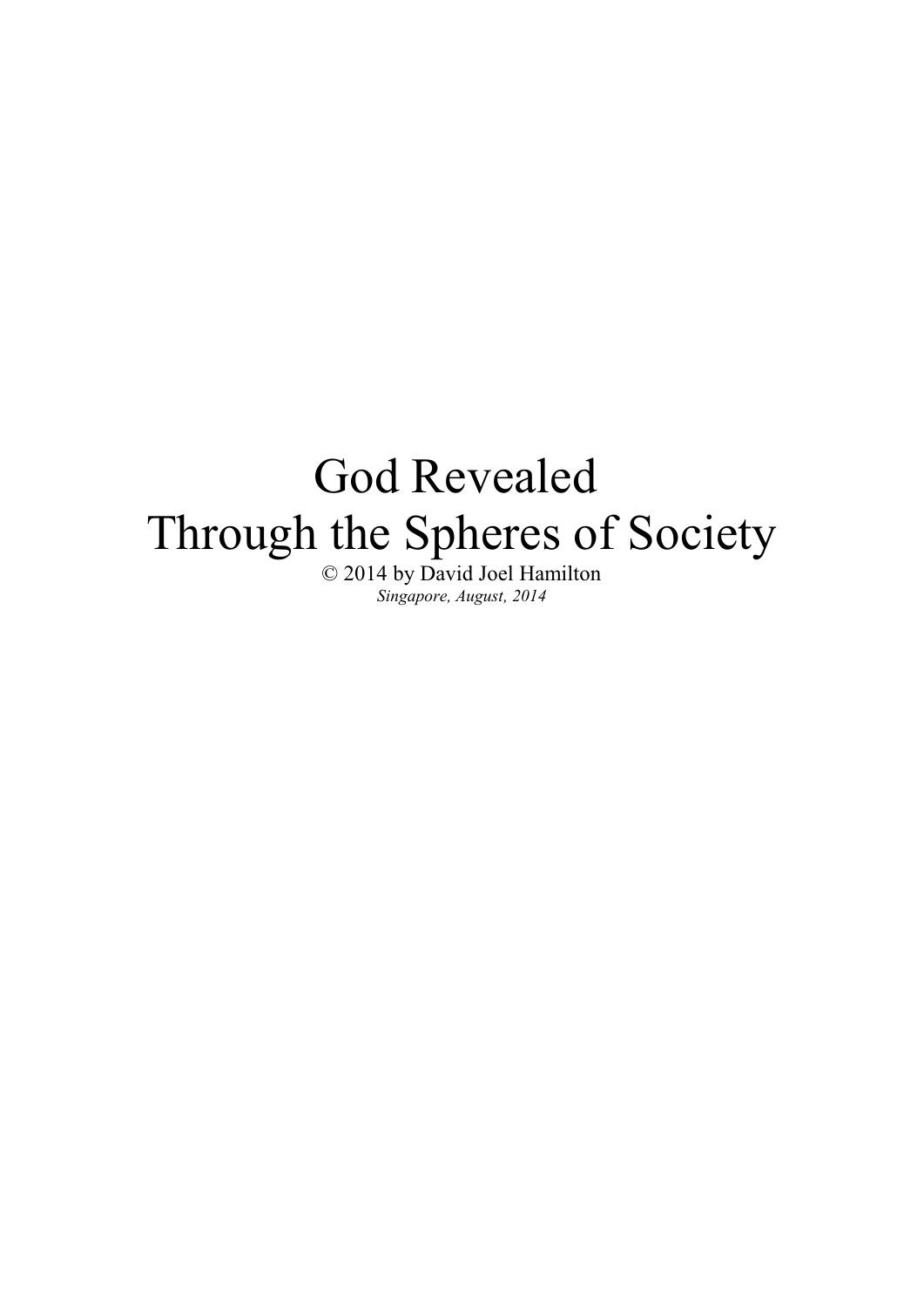# **Table of Contents**

The following reflections are extracted and adapted from two prior publications by David Joel Hamilton:

- SphereView<sup>TM</sup> Genesis Sampler (August, 2012). The printed beta-version of SphereView<sup>TM</sup> is no longer available. In the future, SphereView<sup> $m$ </sup> will only be available electronically. The SphereView<sup> $m$ </sup> app – scheduled to be released in iOS in the second half of 2015 – introduces a whole new concept in digital Bibles. Most Biblical tools use the digital technology primarily as a platform to distribute that which was previously printed on paper, thus displaying digitally the traditional analog Biblical tools. In contrast, the SphereView™ app will be among the first Bible tools fully designed for the digital age, harnessing the full potential of a digital framework. It's unique design will allow the maximum digital expression of God's Word. It will be able to be displayed in 127 different ways and will have a new, never-beforeexperienced way to interact with the Scriptures. It will enable new discoveries of and insights into the Biblical text. Built on the engaging format of the SourceView™ Bible, the SphereView™ Bible is one of a series of tools that will be released to encourage a new generation to engage with God's Word and to help eradicate Bible poverty wherever it exists. As this collection of cutting-edge resources is released, you can stay informed by checking out the website: http://www.sourceviewebible.com.
- *Entering God's Presence: Biblical Foundations for Curriculum Development* (September, 2012). This is a "Draft Document of Miscellaneous Notes" which begins to explore 63 of the many myriads of divine attributes (21 nouns, 21 verbs, 21 adjectives). The full text of 55 pages can be downloaded as a PDF online at http://www.enteringgodspresence.com. Check out the overview chart and follow the link under "Writing Meditations and Lessons".

Unless otherwise indicated, all Scripture quotations are taken from the Holy Bible, New Living Translation, copyright © 1996, 2004, 2007 by Tyndale House Foundation. Used by permission of Tyndale House Publishers, Inc., Carol Stream, Illinois 60188, United States of America. All rights reserved.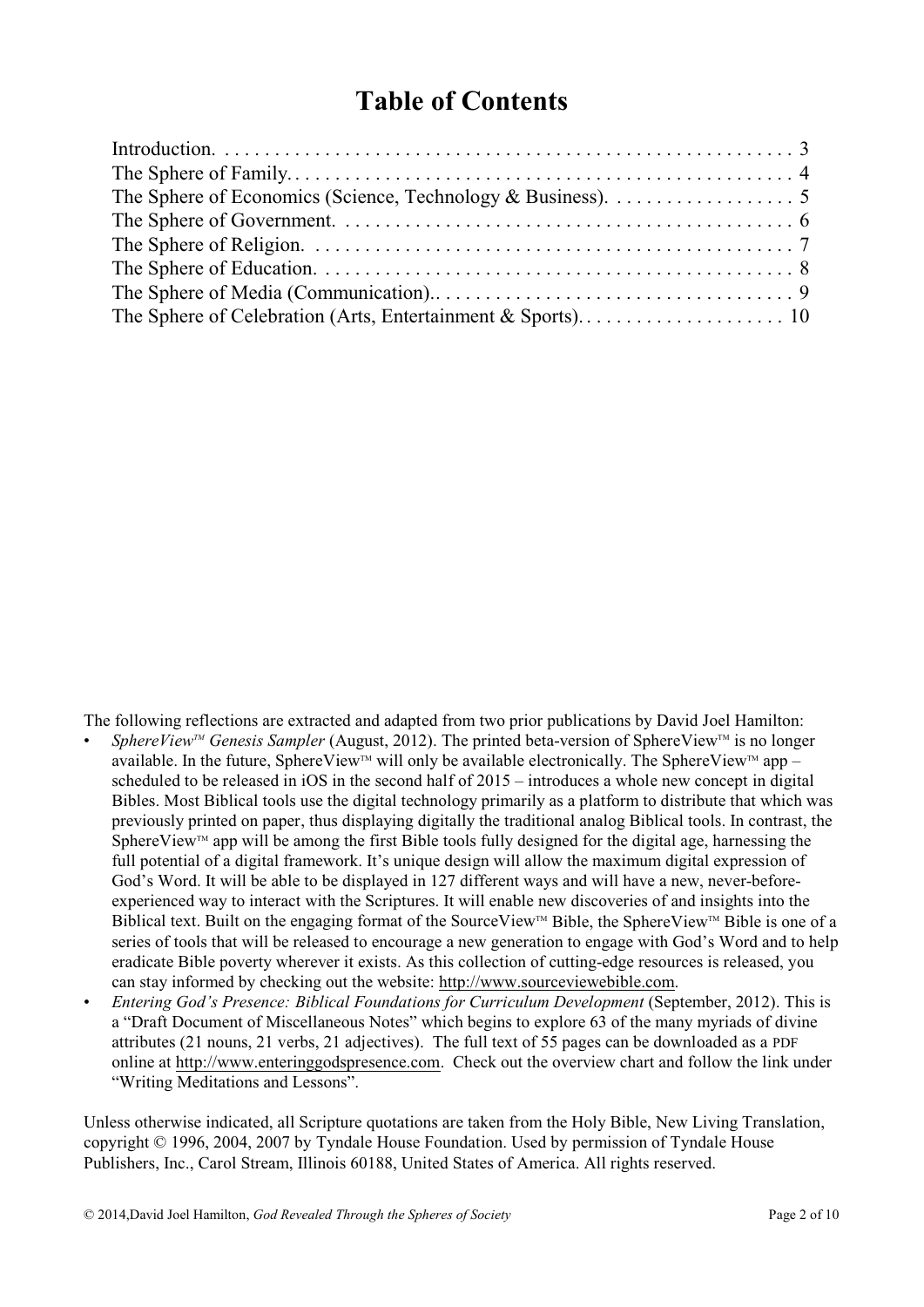# **Introduction**

### *God's Dream*

God's heart – expressed through the commissioning vision of Jesus' final words on earth – is to see every expression of humanity, both individual and corporate, restored by the Spirit of God through the redemptive message of the Gospel. He wants every person to have the opportunity to be experience God's life and be adopted into the community of the family of God (Mar 16:15). He wants every nation to be able to experience the transformative impact of the kingdom of God in every dimension of its cultural life, shaping every sphere of society. This is a compelling dream; a dream which calls us to love God with all our heart, soul, mind and strength until it has become an experiential reality here on earth. Until then we work and pray as he taught us, "your kingdom come, your will be done on earth as it is in heaven" (Mat 6:10 NIV).

### *God's Design*

We are entering a new era in mission's history; an era in which God's heart for the nations is being better understood. In this season we need a fresh and intentional engagement with God's Word to discover more fully what God's design and purpose is for each of the spheres of society.

When God designed human beings, he did so with great wisdom and purpose. He made them with a skeletal structure, a full complement of digestive organs, lungs and everything needed to breathe, a heart with a circulatory system, etc. Each of these biological systems help make individual human life possible. If any one of these were to go missing, there would be no life. If one of the systems malfunctions health is compromised. For humans to thrive all systems must be functioning optimally as God had originally designed them to work.

The Scriptures clearly tell us that even as God created individual human beings (Gen 1:26-27), so also has he made the nations (Act 17:26). As surely as he designed the systems that give life to an individual, so also has he designed the systems that give life to a nation. We call these systems the "Spheres of Society" – each designed by God, but over time since Genesis 3, twisted by humans. They are no longer functioning healthfully and therefore nations fail to thrive. How can they be restored to full, God-designed functionality?

First of all we must understand God's original design if we are to collaborate with him in the restoration process. To this end every page in this brief document begins with a description of God's design for the given sphere. This reflects my attempt to understand from Scriptures why God designed that particular sphere. It is by no means a definitive statement and it is presented to spur the reader to reflection and discussion. It is important to state here that we understand that understanding itself will not disciple nations. The means of the redemption – both for individual and corporate humanity – is the transformative power of the cross of Christ.

### *God's Delight*

Secondly, after ascertaining God's original design, we must understand God's design purpose: Why did he design nations as he did? Just after Paul affirms that God is the author of the nations in his Mars Hill message, he goes on to say, "God did this so that men would seek him and perhaps reach out for him and find him, though he is not far from each one of us" (Act 17:27 NIV). Every sphere of every nation is designed as a vehicle for revelation, as a means to make known some aspect – or rather various aspects – of God's remarkable character. Thus each page of this introductory document proposes at least three things God wishes to reveal about himself through the given sphere. This list is by no means exhaustive. It is but a starting point that we might "seek him and ... find him."

As individuals we have been created to know and love God. Our Creator designed the spheres of society, the structural systems of the nations to be catalysts that would propel us towards that knowledge and love. May we find a fresh impetus to pursue God with a passion, that he might be fully revealed through each and every nation. For when we set our hearts to "truly know ... and understand" God and his ways, it brings great delight to him (Jer 9:24). Therefore, may we be filled with the Spirit and be taught by the Word so that with eagerness we might reach out to know him and to make him known. For the time is coming when "the earth will be filled with the knowledge of the glory of the LORD, as the waters cover the sea" (Hab 2:14 NIV).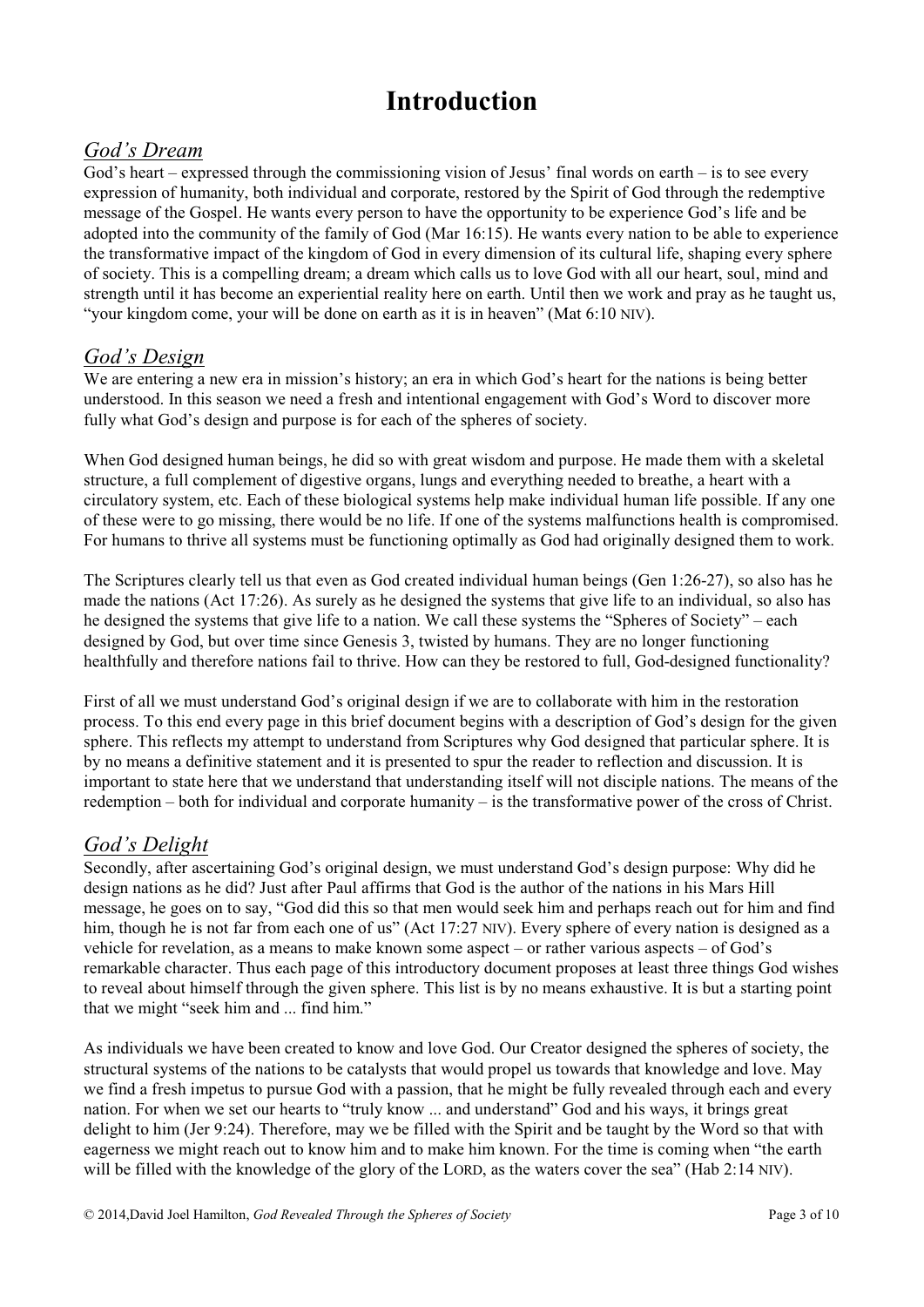# **The Sphere of Family**

God is the one who had the original idea of family. He instituted marriage at the very beginning of creation (Genesis 2:24) as the life-time commitment between one man and one woman. When the original couple expanded into a family with the birth of their first child we are told that it was "with the LORD's help" (Genesis 4:1). His purpose for this sphere is that life might be multiplied and that a God-given destiny for every individual may be established. God wants us to engage with families, to serve and strengthen them, to see his purposes of life and destiny restored in them in order to serve an emerging generation.

#### **Through the Sphere of Family, God wishes to reveal himself as:**

#### *FATHER*

- Jesus calls God "Father" (*pater*) 189 times: 45 times in Matthew, 4 times in Mark, 29 times in Luke and 111 times in John. This initially may not seem unusual for those of us who have grown up in a Christian context, for there it is quite common to refer to God as Father. However, this form of address was anything but usual in Jesus' historical context. Consider the fact that in the whole of the Hebrew Scriptures God is referred to as Father on only 19 occasions (Deu 32:6; 2Sa 7:14; 1Ch 17:3; 22:10; 28:6; 29:10; Psa 68:5; 89:26; 103:13; Pro 3:12; Isa 9:6; 63:16a,16b; 64:8; Jer 3:4,19; 31:9; Mal 1:6; 2:10).
- The issue is relationship. Jesus uses the term Father to express to us a new possibility of relationship with the divine because he is the Supreme Person desirous of entering into friendship with us. The good news is that Jesus came to make it possible for *his* Father to become *our* Father. This intimacy is offered to all. To those who desire such a relationship the Spirit of God is given to them. "*And by him we cry, 'Abba, Father.' The Spirit himself testifies with our spirit that we are God's children*" (Rom 8:15-16).

#### *SON*

- Jesus is referred to as the "Son of Abraham"  $(1x)$ , the "Son of Joseph"  $(5x)$ , the "Son of Mary"  $(6x)$ , the "Son of David" (18x), the incarnate "Son of Man" (88x), and the divine "Son of God" (124x), The five "Son of..." expressions which point to his human origin comprise 48.8% of Jesus' filial titles; whereas the term "Son of God" is used 51.2% of the time. There is an amazing textual balance emphasizing the unique nature of Jesus' identity as the God-man.
- These filial titles (Son of God, Son of Man) also reflect two very important familial relationships. First it describes the close connection/identification with the Father. But secondly it underscores the close connection/identification with the siblings, for Jesus is *"the firstborn among many brothers and sisters"* (Rom 8:29). He is both fully God and fully human. Indeed the Scriptures tells us that *"Christ is the visible image of the invisible God"* (Col 1:15) and yet he was *"made in every respect like us, his brothers and sisters"* (Heb 2:17) and therefore *"understands our weaknesses, for he faced all of the same testings we do, yet he did not sin"* (Heb 4:15). Because Jesus is the Son he can identify with us and understand us, while showing us a new way to the Father with whom he is one.

#### *FRIEND*

- *"Many will say they are loyal friends, but who can find one who is truly reliable?"* (Pro 20:6). God is that *"truly reliable"* friend who "*sticks closer than a brother"* (Pro 18:24), and who *"is always loyal"* (Pro 17:17) in any and all circumstances. He's closer than blood relatives, for Jesus invites us into a place of intimate friendship with himself. He says, *"You didn't choose me. I chose you"* (Joh 15:16). It's ever so extraordinary that he – the God over all creation – has chosen us to be his friends!
- A true friend always stands with you, to champion and support you. *"God is for us"* (Rom 8:31) as only a true friend can be. His attitude toward us in never negative, cynical, critical, nor contrary towards us. He's on our side, always seeking the best for us. Jesus calls the Holy Spirit an *"Advocate"* (NLT, NRSV), *"Comforter"* (ASV, KJV), *"Counselor"* (NIV, RSV), *"Helper"* (ESV, NASB), or *"Friend"* (MESSAGE). The Greek word is *parakletos* is used of the Holy Spirit in Joh 14:16, 26; 15:26; 16:7; and of Jesus in 1Jn 2:1. In the widest sense it means 'a helper, a succorer, one who aids another.' In this sense, God is for us, on our side as friend, champion, advocate. God stands up for you against the enemy. So, let us enter his presence and experience his loving friendship and transformational advocacy on our behalf.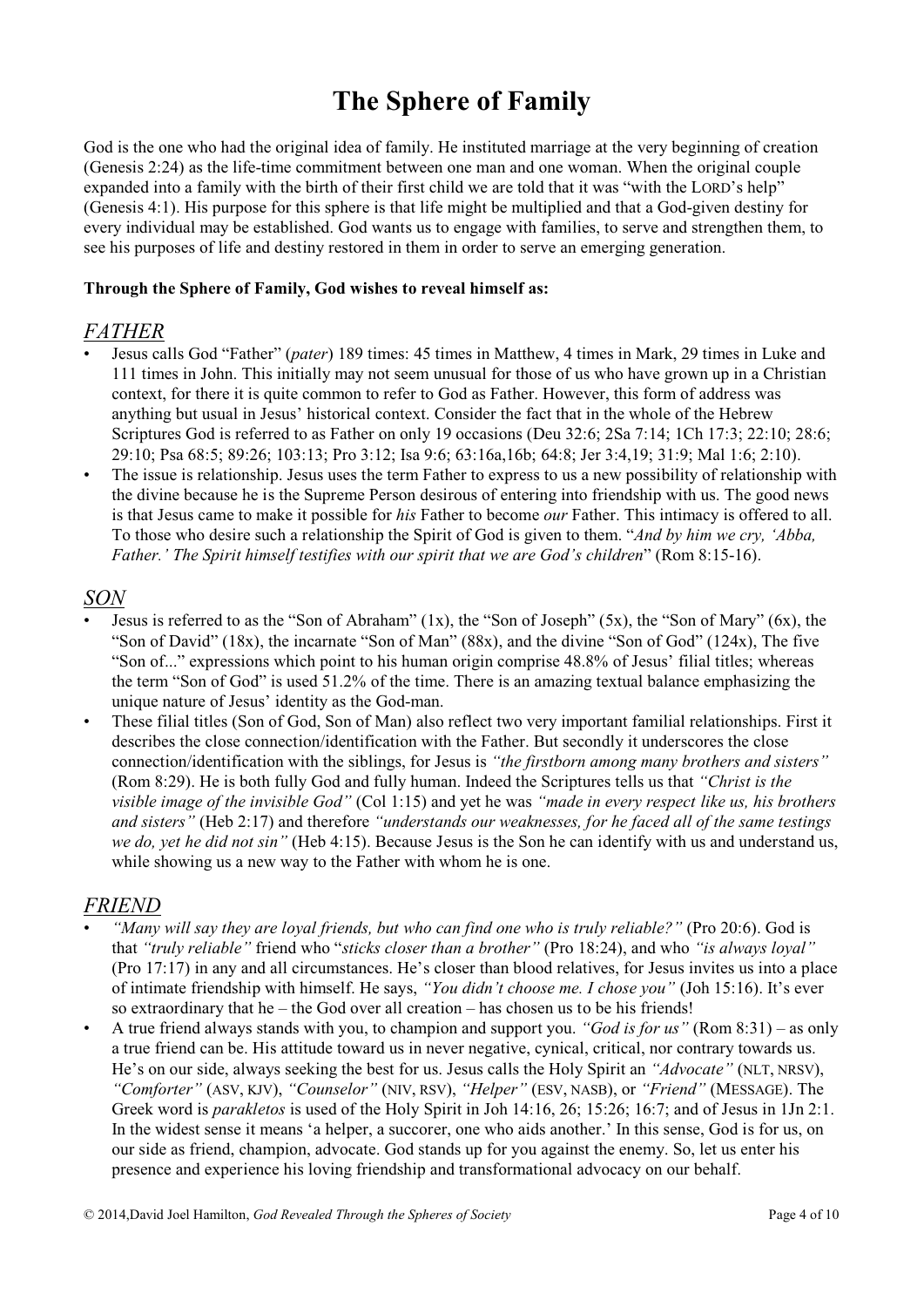# **The Sphere of Economics (Science, Technology & Business)**

God's purpose for the sphere of economics is to release provision and model stewardship. Science is the generative motor of this sphere, for it produces the research and development that allows for the creation of wealth by unlocking new products and services. It is then propelled forward by the distributive capacity of the business enterprise which produces and sells those inventions. When stewarded well, this process of creating and distributing wealth should glorify the Creator who works with humans as co-creators in the desire to multiply life-enhancing innovations.

#### **Through the Sphere of Economics, God wishes to reveal himself as:**

#### *CREATOR*

- The Bible begins, *"In the beginning God created..."* (Gen 1:1). Right from the start God wanted us to understand that he is a masterful artist, a brilliant innovator, a cutting-edge change-maker. He is not – and never has been – a dull, monotonous, colorless maintainer of the *status quo*, but an exciting doer of new things, an *avant-garde* designer of the future, shaping life-giving realities.
- In Genesis 1:1 the phrase *"God created"* introduces an unusual grammatical construct in the Hebrew. *"God"* – the noun – is in the plural (*"Elohim"* is the plural of *"El"* which means "god, rock, strength, fortress"), and yet *"created"* – the verb – is conjugated in the singular. This grammatical irregularity occurs consistently throughout the Scripture – every time the divine name *"Elohim"* is used. It hints at more than one personality working together in such a unified concert of action that it was as if they were but one being. Why is this important? Because it reminds us that God did not need us. Before creation existed, God lived in undescribable reality of loving relationship between Father, Son and Spirit. This loving triune relationship is the foundational reality of all that exists and it is the driving force behind all that has been created. All reality – the fruit of God's creativity – is rooted in this divine love relationship.

### *PROVIDER*

- In Genesis 22 we read an emotive story that is both heart-wrenching and heart-warming. God miraculously gave Abraham and Sarah a son in their old age (Gen 17:15-17; 18:10-14; 21;1-7) and then asked Abraham to sacrifice his son (Gen 22:2). Abraham obeyed*"because Abraham believed in the God who brings the dead back to life and who creates new things out of nothing."* (Rom 4:17). When he was about to strike the death blow, God intervened and said, *"Don't lay a hand on the boy!"* At that moment Abraham *"looked up and saw a ram caught by its horns in a thicket. So he took the ram and sacrificed it as a burnt offering in place of his son. Abraham named the place Yahweh-Yireh (which means 'the LORD will provide')"* (Gen 22:13-14). The story does not end here, for on this same site David experienced God's mercy-tempered justice (2Sa 24:10-25), Solomon built the temple which would house God's mercy seat (2Ch 3:1), and God sacrificed on the cross his son, his only son, Jesus, whom he loved, in order to provide*"purification of sins"* (Heb 1:3) and life everlasting through his mercy and grace.
- The name *"Yahweh-Yireh"* used by Abraham is built out of two terms the second of which is based on the Hebrew verb *ra'ah*. It's core meaning is "to see, look at, inspect, perceive, consider." We can be confident he will provide because he sees us and his heart is moved by our condition. Many stories tell how people experienced God's intervening provision in their live because he *"had seen"* their circumstances: Gen  $16:^{13}$  29:<sup>31-32</sup> 31:<sup>12,42</sup> Exo 3:<sup>7-9,16</sup> 4:<sup>31</sup> 2Ki 14:<sup>26</sup> 20:<sup>4-5</sup> Psa 35:<sup>22</sup> Isa 38:<sup>4-5</sup> 57:<sup>18</sup>.

### *HEALER*

- Healing was a prominent aspect of Jesus' ministry. The gospels describe 34 occasions in which Jesus healed someone. His ministry reflected the heart of God who affirmed, *"I am the LORD who heals you"* (Exo 15:26). It is God who *"forgives all my sins and heals all my diseases. He redeems me from death and crowns me with love and tender mercies"* (Psa 103:3-4).
- God's ministry of healing is multidimensional: physical, spiritual, emotional, mental, relational, social. It is seen wherever the consequences of sin – both personal and corporate – are overcome and God's original intent is restored. God not only wants to heal individual human beings; he also wants *"to heal the nations"* (Rev 22:2).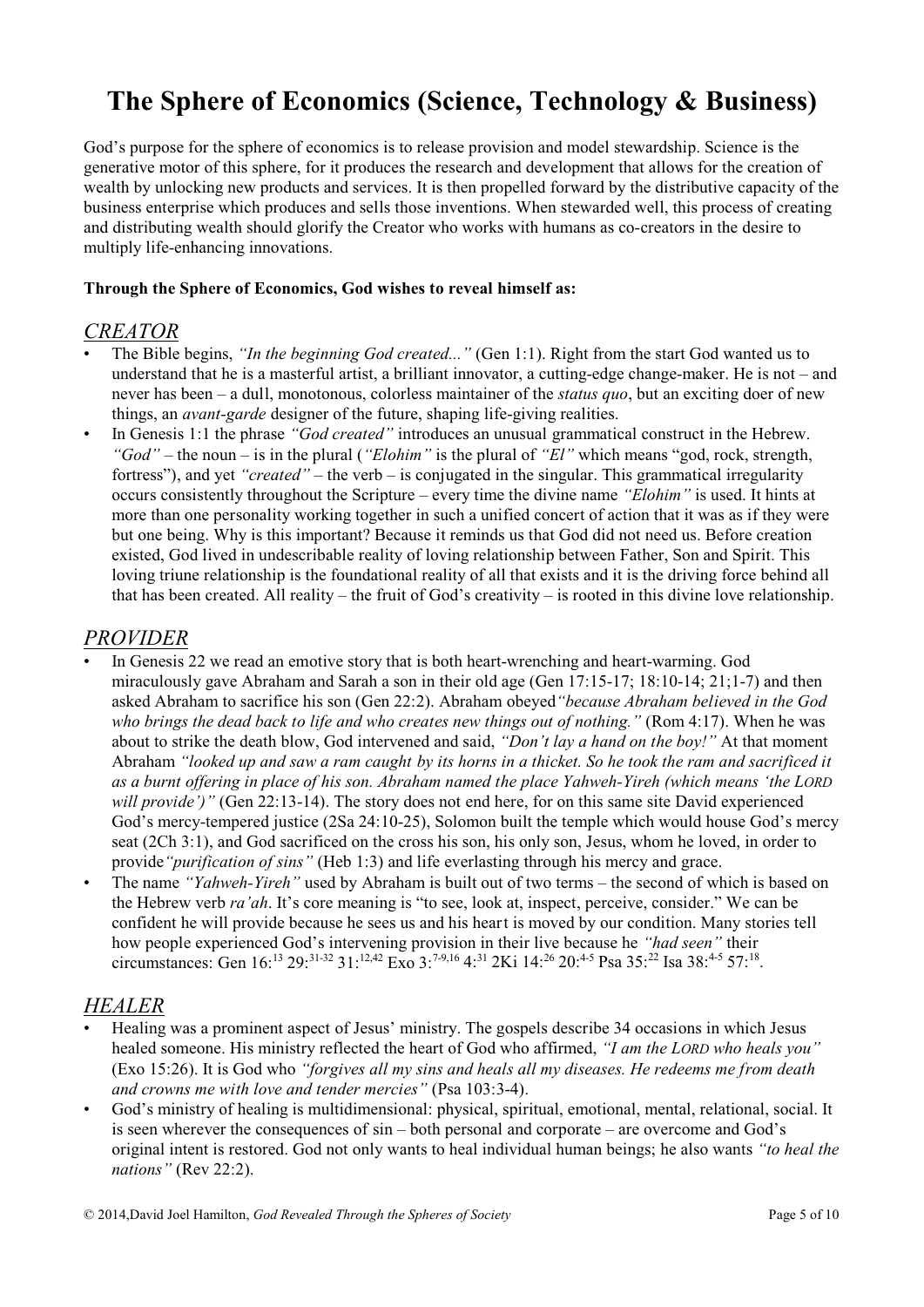# **The Sphere of Government**

God has appointed government in order to safeguard justice and create a peaceful and safe environment within the nation. Rulers should exercise delegated authority in order to serve the citizens whom they govern. The "Law of the King" found in Deuteronomy 17:14-21 warns those in authority against multiplying that which would lead them into a life-style of authoritarianism, hedonism and materialism. God's alternative to these three unrighteous value systems is servanthood, purity and generosity. But since we are aware that our civic leaders are often pressed to compromise in the areas power, sex and money, we must pray and work to see every form of injustice, corruption and greed brought to an end.

#### **Through the Sphere of Government, God wishes to reveal himself as:**

#### *LAWGIVER*

- Isa 33:22 is a passage which is often pointed to as foundational for Biblical thought regarding how political structures are to be organized for governance. The three (triune) titles given here to God describe the three divine governance roles and serve as an inspiration for the modern tripartite separation of governmental powers into the judicial, legislative and executive branches. Some have describes these three roles of God as "the Law-maker, the Law-applier, and the Law-executor."
- The Hebrew word translated "lawgiver" is *chaqaq*. It sounds like the action it describes. Imagine an ancient scribe with mallet and chisel in hand carving words into stone or clay tablets. The word literally means "to cut, inscribe, or engrave" for in the ancient Mediterranean world law codes were often chiseled into hard material. God himself inscribed the tablets handed to Moses on Mount Sinai with the Ten Commandments: Exo 24:10; 31:18; 34:1; Deu 4:13; 5:22; 10:2,4; 2Ki 17:37; Hos 8:12. Likewise, God says that in the time of the new covenant *"I will put my law in their minds and write [chaqaq] it on their hearts. I will be their God, and they will be my people"* (Jer 31:33).

### *JUDGE*

- There are four main verbs in Old Testament which describe the act of judging. They are: 1) *diyn*: 9 of 24x is used of God; 2) *yakach*: 26½ of 59x is used of God; 3) *tsadaq*: 8 of 41x is used of God; 4) *shaphat*: 75½ of 203x is used of God.
- The Lord is a perfectly righteous judge. There is no duplicity, no double-standard, no favoritism, no corruption at all in him. Equity is his unwavering standard. He will not be swayed by a bribe and does nothing for selfish gain. Moses proclaims, *"Everything he does is just and fair. He is a faithful God who does no wrong; how just and upright he is!"* (Deu 32:4). The prophet says, *"you make righteous judgments"* (Jer 11:20). The psalmist declares, *"The LORD is known for his justice ... the LORD reigns forever, executing judgment from his throne. He will judge the world with justice and rule the nations with fairness. The LORD is a shelter for the oppressed"* (Psa 9:16,7-9), for "*He will rule with mercy and truth. He will always do what is just and be eager to do what is right"* (Isa 16:5).

#### *KING*

- God is worshiped as *"the blessed and only almighty God, the King of all kings and Lord of all lords"* (1Ti 6:15). Similarly, we are told that *"the Lamb ... is Lord of all lords and King of all kings"* (Rev 17:14) and it is *"on his robe at his thigh was written this title: King of all kings and Lord of all lords"* (Rev 19:16). God reigns over all human kings: *"He controls the course of world events; he removes kings and sets up other kings"* (Dan 2:21). Even Nebuchadnezzar, a powerful king of Babylon recognized that *"God is the greatest of gods, the Lord over kings"* (Dan 2:47).
- In Deu 17:14-20 we read the "law of the king." Here God stipulates what a king should and should not do. Three things are prohibited of the king. He should not use his position to multiply 1) horses, 2) wives, or 3) gold for himself. In other words he was not to yield to the temptations of 1) power/authoritarianism, 2) sex/hedonism, and 3) money/materialism. Lack of self-control in these areas would eventually destroy the king and the kingdom. God's king would be characterized by the opposite spirit of these worldly kings: he would display 1) servanthood, instead of the love of power, 2) purity, instead of the love of pleasure, and 3) generosity, instead of the love of things.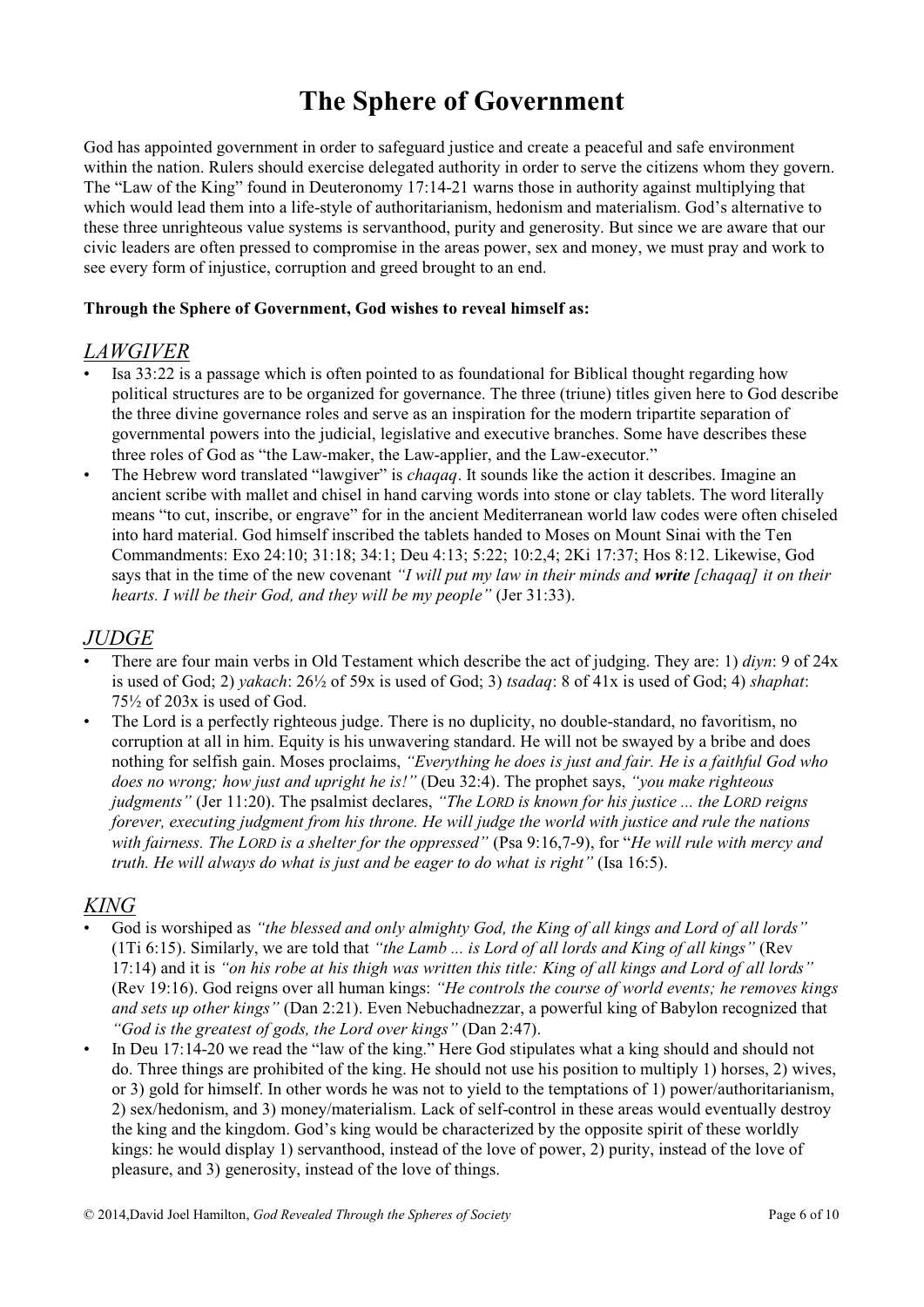# **The Sphere of Religion**

God's purpose for the sphere of religion is the extension of mercy and the promotion of reconciliation between those who have had relationships broken. This is to occur horizontally between human beings, and vertically between individuals and God. Competing religious worldviews contend for the hearts and minds of men and women everywhere. Without falling into a contentious spirit, we are to enter this marketplace of religious ideas and clearly display why the gospel of Christ is unique. In fact, the gospel is the only means of enduring grace, for it alone makes lasting reconciliation possible through the sacrificial love displayed on the cross.

#### **Through the Sphere of Religion, God wishes to reveal himself as:**

#### *PRIEST*

- a priest is one who speaks to God on behalf of the people (see prophet). *"Every high priest is a man chosen to represent other people in their dealings with God. He presents their gifts to God and offers sacrifices for their sins"* (Heb 5:1).
- Jesus is described as a priest: Psa 110:4; Heb 2:16-18; 3:1-2; 4:14-15; 5:4-10; 6:20; 7:1-3,15-28; 8:1-3,6; 9:11-12,24-28; 10:11-16,19-22; 13:11-12.
- The work of a priest results in sins being forgiven and relationship with God being restored. Thus it is that in Christ, who doubles both as the high priest and the sacrifice lamb, we have *"forgiveness of sins"* (Luk 24:47) and reconciliation with God (2Co 5:18-20).

## *PROPHET*

- a prophet is one who speaks to the people on behalf of God (see priest).
- Jesus is described as a prophet: Deu 18:15; Mat 12:39; 13:55-58; 16:4; 21:11,46; Mar 6:3-6; 8:27-28; Luk 4:22-24; 7:16-17,39; 13:31-35; 24:18-21; Joh 4:19,43-45; 6:14; 7:40,52; 9:17, 24-25; Act 3:19-26; 7:37.
- The work of a prophet results in God's word being understood and people turning back to God in repentance which leads to obedience. Although one usually associates the predictive with the prophetic ministry; the primary purpose of the prophet is proclamational. The prophet's ministry has a threefold impact on others – it *"strengthens others, encourages them, and comforts them"* (1Co 14:3).

### *INTERCESSOR*

- Both the Spirit and Jesus are described as intercessors: Rom 8:26-28,33-34. The priest Eli raises a crucial issue, *"If someone sins against another person, God can mediate for the guilty party. But if someone sins against the LORD, who can intercede?"* (1Sa 2:25). Job presents his need, *"I need someone to mediate between God and me"* (Job 16:21). Job describes a universal need. Who can meet that need? The answer is found in Heb 7:24-25: *"But because Jesus lives forever, his priesthood lasts forever. Therefore he is able, once and forever, to save those who come to God through him. He lives forever to intercede with God on their behalf"* (see also Heb 8:6; 9:14-15; 12:24).
- The work of an intercessor moves the hand of God to do that which he could not justly do without the agency of that intercession. Eze 22:30-31 describes a tragedy that happened when there was no intercessor. God wanted to show mercy, but had to execute judgement because no one was willing to stand in the gap in intercessory prayer. God said, *"I looked for someone who might rebuild the wall of righteousness that guards the land. I searched for someone to stand in the gap in the wall so I wouldn't have to destroy the land, but I found no one. So now I will pour out my fury on them, consuming them with the fire of my anger. I will heap on their heads the full penalty for all their sins. I, the Sovereign LORD, have spoken!"*
- Note that God's mediating/intercessory roles not only deal with restoring vertical relationships between God and humans, but also horizontal relationships between human beings. These horizontal reconciliations include not only those between individuals but also between nations. *"The LORD will mediate between nations and will settle international disputes. They will hammer their swords into plowshares and their spears into pruning hooks. Nation will no longer fight against nation, nor train for war anymore"* (Isa 2:4; see also Mic 4:3).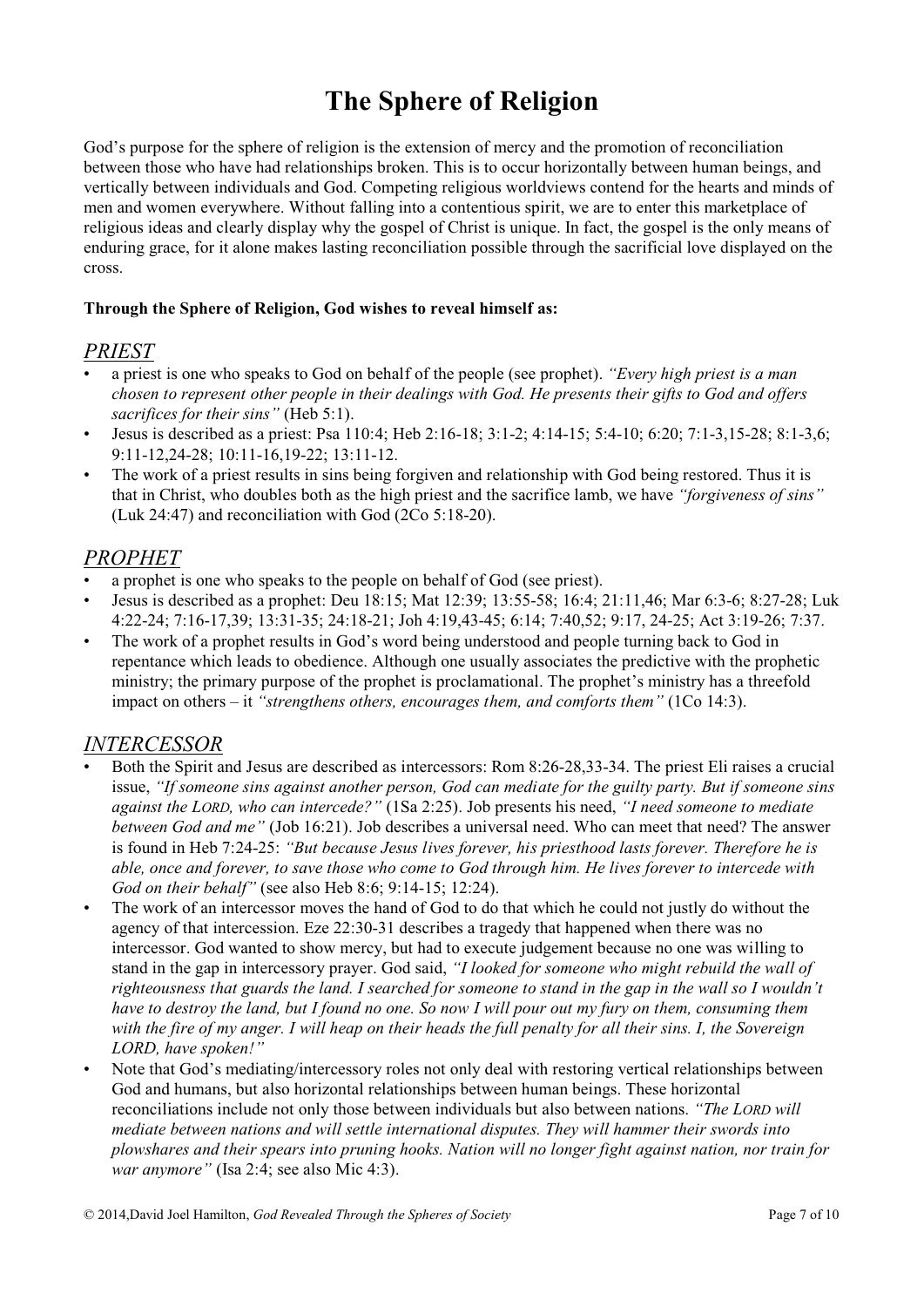# **The Sphere of Education**

God has designed the educational sphere to be a means of discipleship and multiplication. The purpose of discipleship is the transformation of the student rather than the mere transaction of knowledge. With this perspective education becomes a means of developing a Biblical Christians who have Jesus as their model and the Bible as their foundation. True education should occur in a family-friendly context, for God has delegated to the family the primary authority and responsibility for the education of their children. Every family on earth should have access to a Christian school for their children.

#### **Through the Sphere of Education, God wishes to reveal himself as:**

#### *WARRIOR*

- Education is often the arena where the war is most fiercely waged for the hearts and minds of the emerging generation. In this light we need to head Paul's words: *"We are human, but we don't wage war as humans do. We use God's mighty weapons, not worldly weapons, to knock down the strongholds of human reasoning and to destroy false arguments. We destroy every proud obstacle that keeps people from knowing God. We capture their rebellious thoughts and teach them to obey Christ"* (2Co 10:3-5). *"So we tell others about Christ, warning everyone and teaching everyone with all the wisdom God has given us. We want to present them to God, perfect in their relationship to Christ"* (Col 1:28).
- The Greek word *strateia* (translated as "battles" in the NLT and as "warfare" in the KJV, NASB and NRSV) occurs only in 2Co 10:4 (cited above) and in Paul's letter to Timothy: *"Timothy, my son, here are my instructions for you, based on the prophetic words spoken about you earlier. May they help you fight well in the Lord's battles. Cling to your faith in Christ, and keep your conscience clear"* (1Ti 1:18-19). This is very instructive. The way to victory in God's battles is through clinging to faith and keeping our conscience clear. Faithfulness and integrity will win the day.

### *SHEPHERD*

- The following passages speak of God as a shepherd: Gen 49:24; Psa 23:1-6; 28:9; 80:1-2; Isa 40:11; Jer 30:10-11; Eze 34:11-23,31; 37:24; Zec 13:7; Mat 2:6; 25:31-46; 26:31-32; Mar 14:27-28; Joh 10:1-16; Heb 13:20 1Pe 2:25; 5:4; Rev 7:17.
- Several passages of Scripture refer to people as *"sheep without a shepherd."* They are: Num 27:17; 1Ki 22:17; 2Ch 18:16; Isa 13:14; Eze 34:5; Mat 9:36; Mar 6:34. They need guidance, protection, caring oversight. We are told by Matthew that Jesus, *"had compassion on them because they were confused and helpless, like sheep without a shepherd"* (Mat 9:36). What was his solution to their confusion? Mark goes on to explain, *"So he began teaching them many things"* (Mar 6:34). Godly kingdom teaching is the loving act of a good shepherd concerned for his confused sheep.

# *TEACHER*

- Two Hebrew verbs describe the teaching action of God. They are: *yarah*; used 80 times, 24 with God as the teacher: Exo 4:<sup>12,15</sup> 15:<sup>4,25</sup> Jdg 13:<sup>8</sup> 1Ki 8:<sup>36</sup> 2Ch 6:<sup>27</sup> Job 30:<sup>19</sup> 34:<sup>32</sup> 38:<sup>6</sup> Psa 25:<sup>8,12</sup> 32:<sup>8</sup> 45:<sup>4</sup> 64:<sup>7</sup> 86:<sup>11</sup> 119:<sup>33,102</sup> Isa 2:<sup>3</sup> 28:<sup>9,26</sup> Hos 6:<sup>3</sup> 10:<sup>12</sup> Mic 4:<sup>2</sup>; and *lamad*; used 86 times, 23 with God as the teacher: Jdg  $3$ :<sup>2</sup> 2Sa 22:<sup>35</sup> Psa 18:<sup>34</sup> 25:<sup>4,5,9</sup> 71:<sup>17</sup> 94:<sup>10,12</sup> 119:<sup>12,26, 64,66,68,108,124,135,171</sup> 143:<sup>10</sup> 144:<sup>1</sup> Isa 48:<sup>17</sup> Jer 32:<sup>33a,33b</sup>
- Jesus is referred to as "teacher" (*didaskalos*) 47 times: Mat  $8.^{19}$  9:<sup>11</sup> 10:<sup>24,25</sup> 12:<sup>38</sup> 17:<sup>24</sup> 19:<sup>16</sup> 22:<sup>16,24,36</sup> 26:<sup>18</sup> Mar 4:<sup>38</sup> 5:<sup>35</sup> 9:<sup>17,38</sup> 10:<sup>17,20,35</sup> 12:<sup>14,19,32</sup> 13:<sup>1</sup> 14:<sup>14</sup> Luk 3:<sup>12</sup> 6:<sup>40a,40b</sup> 7:<sup>40</sup> 8:<sup>49</sup> 9:<sup>38</sup> 10:<sup>25</sup> 11:<sup>45</sup> 12:<sup>13</sup> 18:<sup>18</sup> 19:<sup>39</sup> 20:<sup>21,28,39</sup> 21:<sup>7</sup> 22:<sup>11</sup> Joh 1:<sup>38</sup> 3:<sup>2,10</sup> 8:<sup>4</sup> 11:<sup>28</sup> 13:<sup>13,14</sup> 20:<sup>16</sup>. He is honored as *rabbi* or its variant *rabboni* a total of 19 times: Mat  $23.^{7a,7b,8}$   $26.^{25,49}$  Mar  $9.^{5}$   $10.^{51}$   $11.^{21}$   $14.^{45}$  Joh  $1.^{38,49}$   $3.^{2,26}$   $4.^{31}$   $6.^{25}$   $9.^{2}$   $11.^{8}$   $20.^{16}$ .
- The Spirit is also involved in the ministry of teaching. Luk 12:12 promises, *"the Holy Spirit will teach you."* Indeed, Jesus affirms that *"the Holy Spirit, whom the Father will send in my name, will teach you all things and will remind you of everything I have said to you"* (Joh 14:26 NIV; see also 1Jn 2:27).
- As is apparent from the above listings, all three persons of the Trinity actively participate in the activity of teaching. God's purpose is not to hide truth but to reveal it, so that we might understand it and apply it to our lives. He does not want to confuse, but to clarify. His intent is to assist us in the discovery of truth, not to encumber our pursuit for understanding.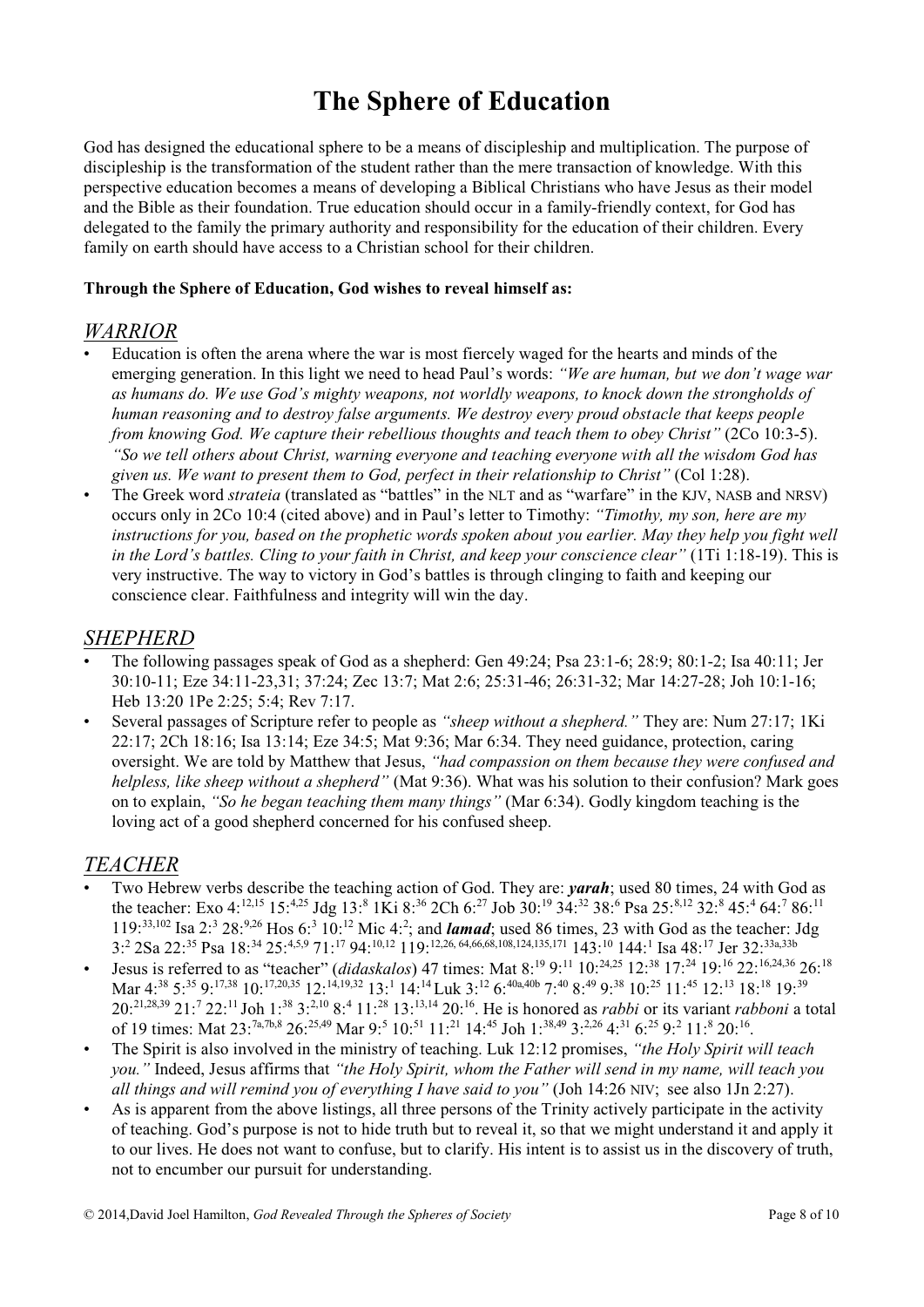# **The Sphere of Media (Communication)**

God's purposes for the sphere of media is the transfer of wisdom and the promotion of healthy relationships. Proverbs is full of pithy axioms which emphasize the power of communication to do good or to do ill. There is great power not only in what is said but in how it is said. Today, with new media technologies emerging one after another, we have more and more capacity to communicate than ever before. But what are we communicating? Is it bringing life or death? Is it enhancing wisdom or promoting folly? We must enter into this arena as followers of Jesus to use every tool available to advance the ways of the kingdom of God.

#### **Through the Sphere of Media, God wishes to reveal himself as:**

#### *THE WAY*

- Jesus said, *"I am the way, the truth, and the life. No one can come to the Father except through me"* (Joh 14:6). This insight gives us a very instructive paradigm. Jesus is:
	- *"the way"* that is, the means, the method, the media
	- *"the truth"* that is, the content, the curriculum, the message
	- *"the life"* that is, the end, the goal, the desired outcome
- It was prophesied of the Christ: *"the Spirit of the LORD will rest on him—the Spirit of wisdom and understanding, the Spirit of counsel and might, the Spirit of knowledge and the fear of the LORD"* (Isa 11:2). Wisdom was to be a hallmark of the promised Messiah. Jesus was *"filled with wisdom"* and even so, he *"grew in wisdom"* (Joh 2:40,52). We are told that people were astounded by his wisdom (Mat 13:54; Mar 6:2). James describes wisdom thus: *"the wisdom from above is first of all pure. It is also peace loving, gentle at all times, and willing to yield to others. It is full of mercy and good deeds. It shows no favoritism and is always sincere. And those who are peacemakers will plant seeds of peace and reap a harvest of righteousness"* (Jam 3:17-18). These characteristics aptly describe the way Jesus lived his life, leaving us an example that we should imitate.

#### *THE TRUTH*

- Jesus is *"the truth"* (Joh 14:6) he's not a truth, he's the truth (the definite article is used in the original Greek to underscore this). He doesn't just have truth or teach truth, he is truth, he embodies it fully, totally, completely – indeed he is *"full of grace and truth"* (Joh 1:14 NIV). When Jesus was on trial before the Roman authorities, Pilate asked him *"What is truth?"* (Joh 18:38). Jesus did not answer Pilate verbally for it was not necessary to do so. Pilate was looking truth straight in the face, for truth is not a propositional abstraction to be analyzed, but a person whom we are called to know and love.
- We are told that *"wherever the Spirit of the Lord is, there is freedom"* (2Co 3:17) and in like manner, that it is *"the truth [that] will set you free"* (Joh 8:37). If the Spirit frees us and truth frees us, it is because the Spirit of God is truth. Indeed, the Scriptures speak of the Spirit as *"the Spirit of truth"* (Joh 15:26; 16:13; 1Jn 4:6; 5:6) who *"leads us into all truth"* (Joh 14:17).

#### *THE LIFE*

- Jesus declared, *"And this is the way to have eternal life—to know you, the only true God, and Jesus Christ, the one you sent to earth*" (Joh 17:3). Eternal life is not only a future quantitative experience which one experiences after death. It is the qualitative nature of life lived in close, intimate relationship with God. And it can begin even now. Jesus comes so that we may experience a *"a rich and satisfying life"* (Joh 10:10).
- God is a life-giver and calls us to be life-givers too. Life is God's greatest and it is therefore to be treasured and protected. Nothing is to be done which harms or undermines life. This is the primary presupposition undergirding the rationale of the last six commandments (Exo 20:12-17 and Deu 5:16-21) dealing with the horizontal relationships between people in God's foundational *Torah*.
- The goal of all communication (media) should be to enhance life. *"The tongue can bring death or life; those who love to talk will reap the consequences"* (Prov 18:21). In light of this, Peter said to Jesus, *"You have the words that give eternal life"* (Joh 6:68). In fact, Jesus is *"the Word [that] gave life to everything that was created, and his life brought light to everyone"* (Joh 1:4).